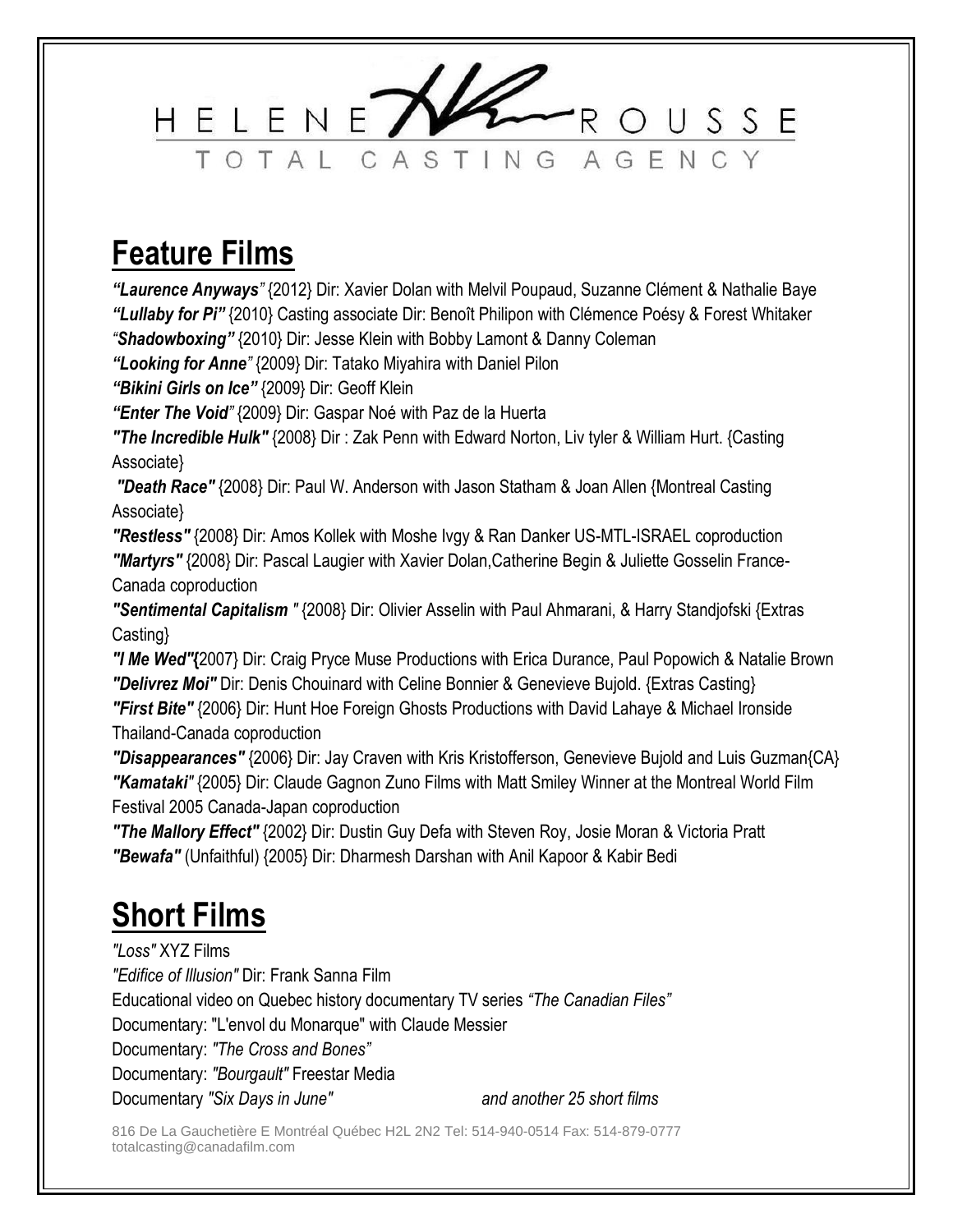

# **VOICE**

#### Video Games

Drakensang Drakensang Philseason Two Worlds Two worlds II **Huxley** NFL 2010 Bail Out Guitar Hero Rock Tour II-Trailer Blair Witch Eve on line-Trailer Rainbow 6- Trailer Dungeon Hunter 1 & 2-Trailers Asphalte 6-Trailer Nova I & II-Trailer Need for Speed-Trailer CSI Miami-Trailer Set Top Gaming Operation Sandstorm VietCong 2 Civilization IV Winback 2

Samurai Warriors II Samurai Warriors Empire Samurai Warriors Extreme Legends Samurai Warriors Katana Paris Dakar Road Challenge Romance of III Kingdoms IV **Gothos** Promo for "Les Boys" Spore Tech Demos Monster Quest Me and My Dogs Friends Forever EOL :Butterfly Effect II **Tyrannis** Deux Ex Human Revolution Army of Two Black Mirror Black Mirror II Dream Pinball II Deus Ex Human Revolution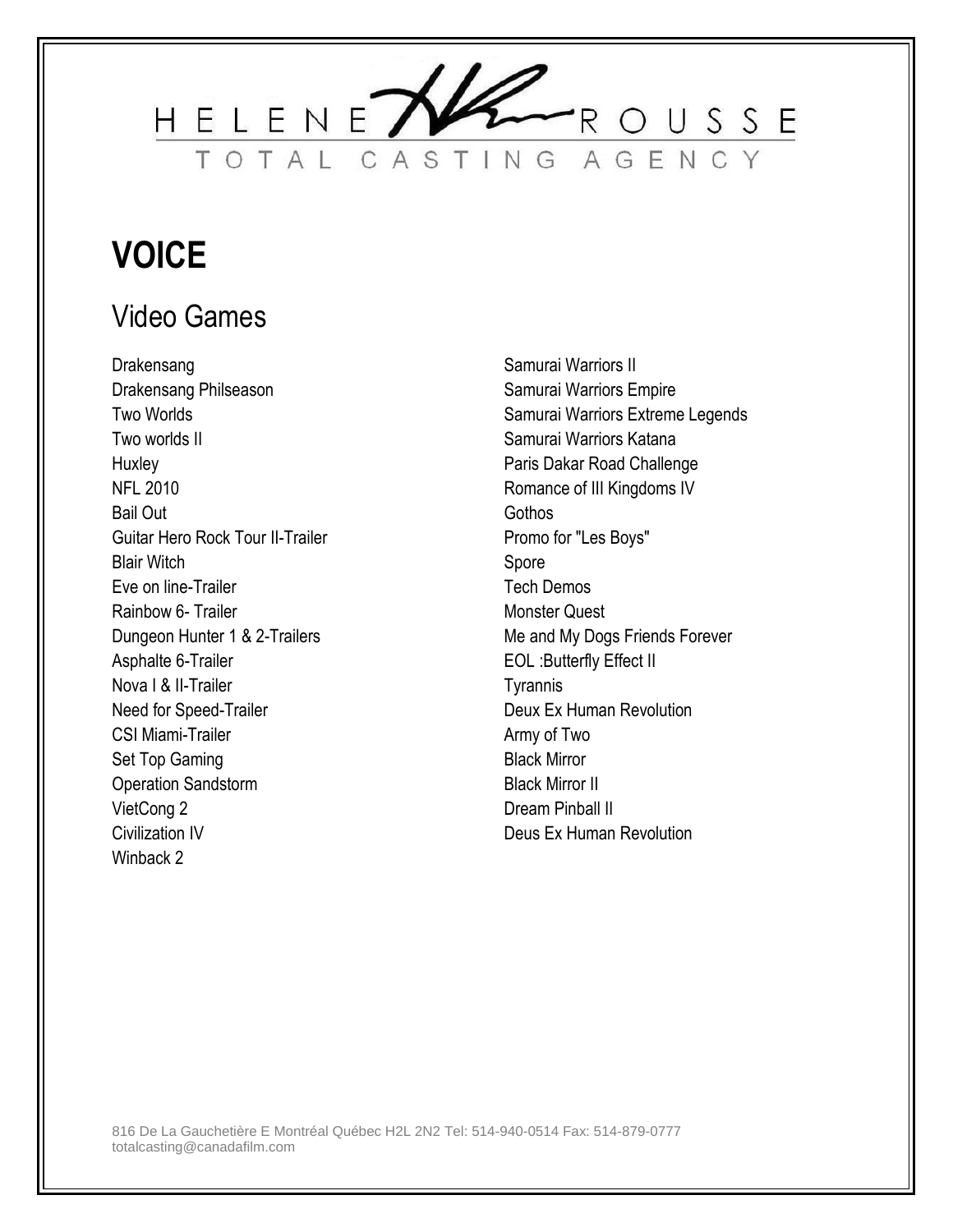

#### Web (Voice)

- 1-800 Save a Pet.Com {Children's voices} Canal Découverte **Skittles** HLP.ca Niagara Falls Pino Restaurant
- Fantasia.ca Nissan Versa road challenge Montréal à la Carte Dr Tax Software Inc Kid Studio website Kindersay

#### TV Commercials (Voice)

Academy of Arts and Design Penzoil Discovery Channel Ford LG **Scores** Kamik ProActiv Discover Boating Rembrandt Clearblue Digital, Driving School Technic Toyota YCT Rabbinical School Apogee **Artifact** Mazda Mentel Orléan Express

**Tarkett** Pfizer Heather O'Neill Joseph Ribkoff **GoRaid** InfoKit, Bell Multi Prets Speedy Glass Cirque du Soleil Mark's Warehouse Clusters de Cadbury Kashi DMV Valve Samsung Dragon's Universe Angele Dubeau

**Trident**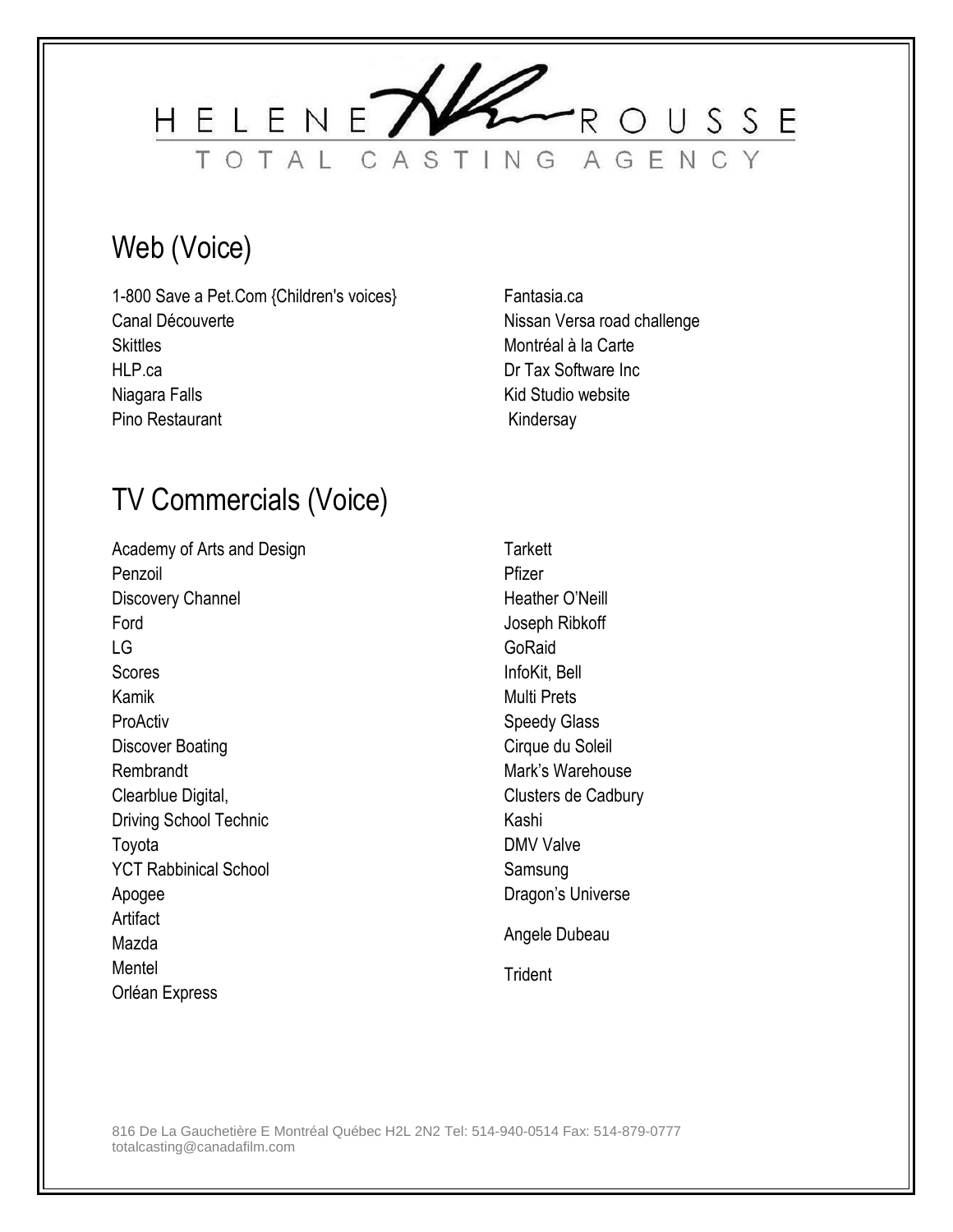

#### Commercials Radio

Johnston & Johnston Centre Laval Carrefour Langelier La Rio Mario Pelchat's Christmas album Jets Go Breast Cancer/Jewish General Hospital Radio Energie Le Bifteque Radio Galaxie

#### Audio Books

More than 100 Kids books in various languages Michael Jackson: The Final Years (Ian Halperin) **Brangelina** Guy Laliberté . Robert Munch Charles Manson Now and many more…

#### Animation (Voice)

The Mysteries of Alfred the Hedgehog (Muse) animated TV series in French and English : voice & audio

Funball : animated TV serie Compass and Alarm Clock : animated TV serie Stardust : feature animation film Kidstudio, Ombrelle (L'Oreal) Jar Dwellers Jack-TV series in 3D-Theme song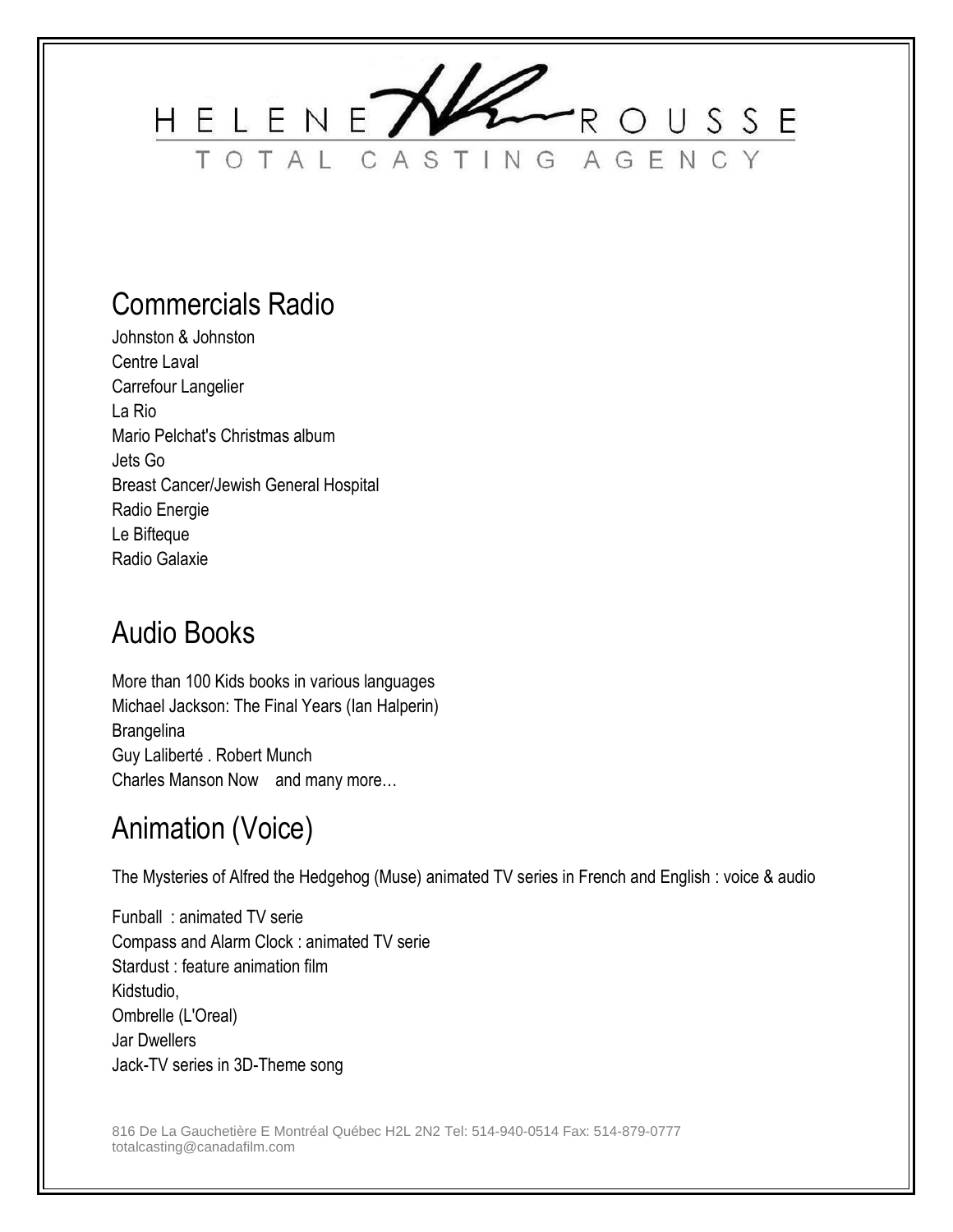

#### Narration:

Museum voices in various languages Epiderma Nautilus Plus Planitek Locations Pelletier Mr. Muffler Pneus Présidents Omnivox (Clubtel) Spontex (France) **Kinequipe** The Phoenix Files Montréal à la carte Draxis Health The Cross and Bones

Spin Master IKG Aldo Le Charbourg Hôtel Solutions PWE Loutec MDS Pharma Service La Senza Nicer Dicer Optima Marketing Nordan Entreprises **Selection** BMP Metals Inc **Microserv** Aerosalon

Antirouille Metropolitain Services Emploi Laval NVS Learning ANA Consultants Club Piscine **Tsubaki** FPAQ **Trident Troilus** Bell Canada E-Learning for kids Cirque du Soleil Draximage

and many more…

#### Documentaries (Voice):

Ryan's Renaissance Silver Lining Fillet (Alaska) Né dans la neige Musée Saint Eustache Désire triangulaire The Caravans of the Last Vagabonds: Gypsies

#### Dubbing:

"Killing for Love" "I Like to play Games", "Playtime"- Playboy Feature Film Series Animated TV series ,animated films and corporate videos.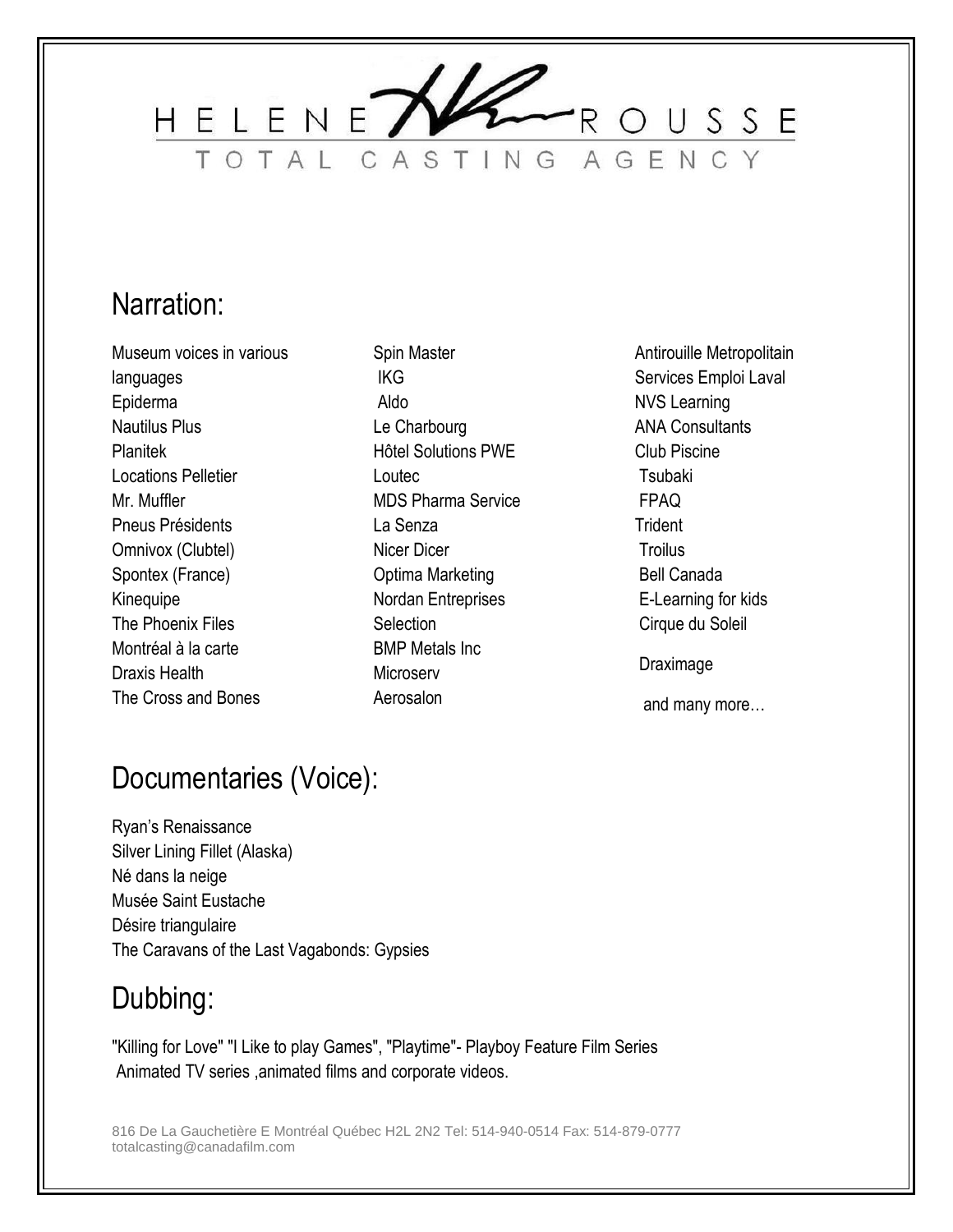

#### Telephone Services (Voice):

Videotron **TimexRealy PerformaSolutions Jowatel** Mr Muffler AutoRack Mikes **Mastercard** Technocam **Autostrass Termont Suprateck** Fedex Incospec MDPME Technologies Linux Quebec LCSI,College Inter-Dec Forex Canada Dumoulin Epiderma Kenedacom **Equinox** Ainsley Lavergne GLC multimedia Ind Bonneville Lasalle College Campus Discount Cummins Allison Quaz'art Conseil Taxes Inc Ex-Centris

Distributek Electric Location Pelletier Nautilus Plus **Cybernetic** Nutrite Service Pro **Services** S.E.M Groupe-Access Commercials Micro-Debug Inc PC Plus Services Techniques Services Financiers Octo Auto Service Reseau Interactif ICI Media Unipieces OEM Arahova Union Lighting Million tapis et tuiles **Archambault** Tatner Adel Trudel SND Sajo **Orangedev** Hilton Cantec, J.E Mondoux Future Shop/Best Buy Mastodonte Communication **Group** Pavco 6 Telecom Loutec Club Tel

Roy Foss Saturn Saab Residence Rachel Residence des Boulevards Residence Alexis-Nihon Thermostop Volvo Canana Hart Stores Sobeys Corp-Rate Mont St-Hilaire Emersoft **Nutrit** Hotel Solution Almenrs Expresso Ardène **Circo** Nuovo Spin Communication Kinequip Club Tiny Tots Best Western Plus

…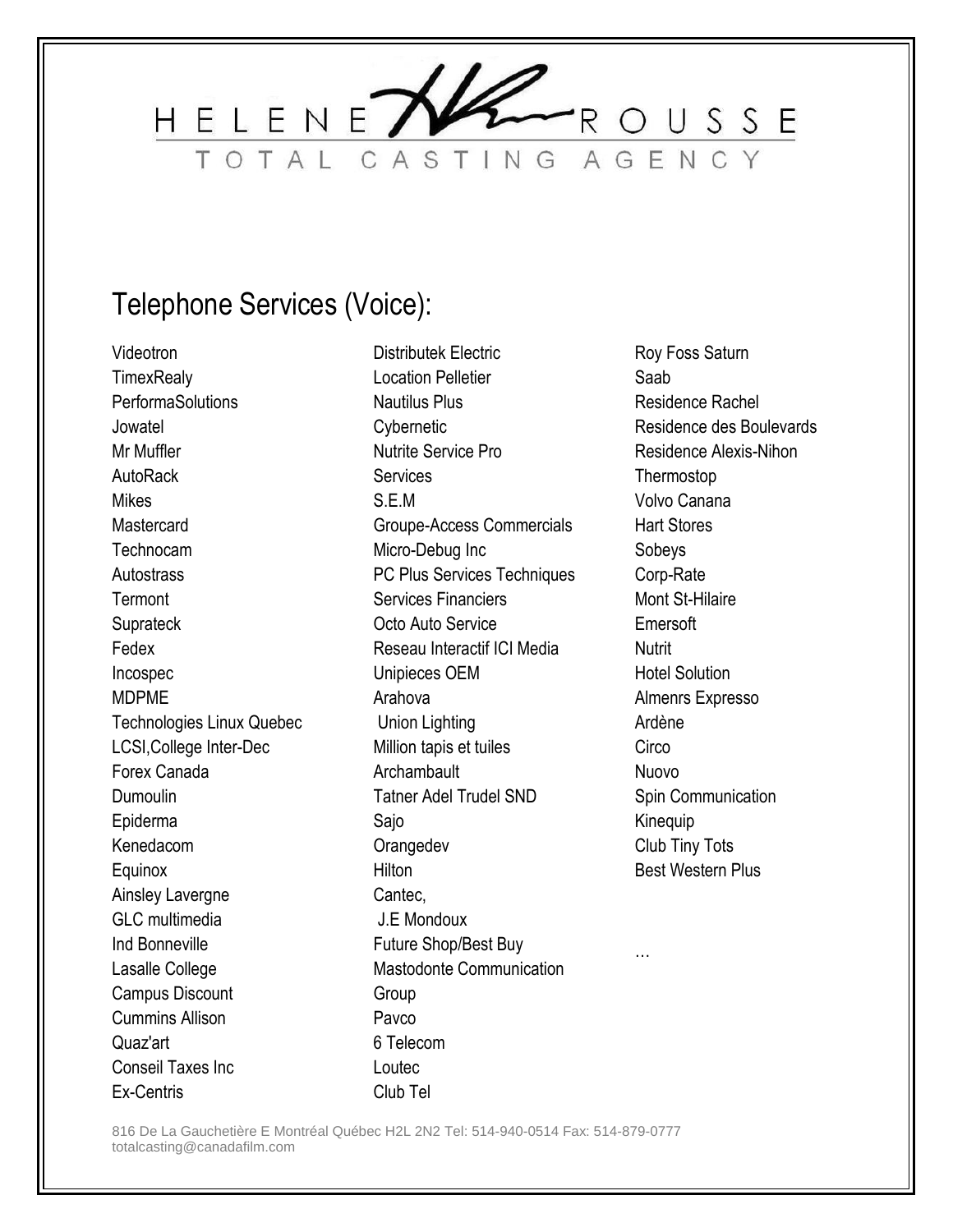

#### **TV & COMMERCIALS**

#### Television:

Paroles et Liberté-Manuel Foglia Pierre Bourgault Biography The Bachelor (Quebec version on TQS) La Revanche des Nerdz-Z Télé Antique Qui Rénove 2000-2011 Avis de Recherche Manon, Tu M'inspire Shop the World National Resource Channel The Festival 2005 La Quête Punch" (Teletoon) Le Défi Nissan Versa Active-Toi (TV Ontario) Cinéastes en herbe 2007-2008 Un Tueur si Proche Kindersay Adela with Margie Gillis (Radio-Canada) Deal or No Deal The Near Room Zorro : The musical

**Cinemission** 

Musimission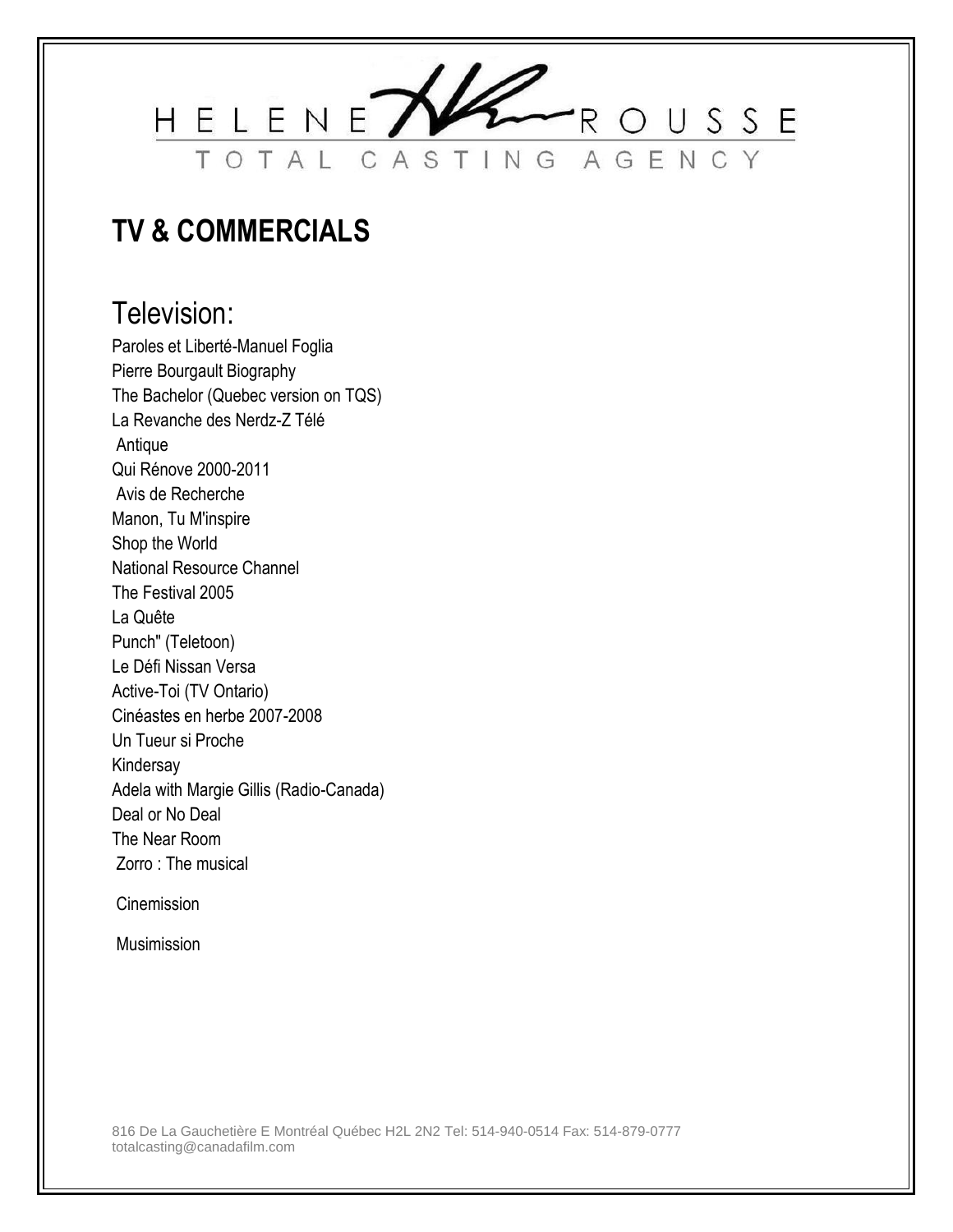ROUSSE HELENET TOTAL CASTING AGENC

#### TV Commercials

Ford LG **JetsGo** Discovery Channel AXE deodorant Bell Canada Canadian Real Estate Association Claritin Liberator Déco-Surface Attends McCain Juice Belair Insurance Stereo Plus Obersson Sports Lifestyles Condoms Wow Wee Toys **AquaBlasters** Biscuits Leclair Bentley's Hair Builder Déco-surface Sam Adams Beer Bingo Poker RCGT Mike's Q92 Videotron Musique Plus La Presse Gomery Commission ICP **Serenity** FCSQ Brault et Martineau Bell Sympatico

Canadian Tire Epiderma Allan's Info-mobilite TVA Anti-rouille Metropolitain **Convectair Caztel** Furniture Row Hop & Go Scores **Bathfitter** Comfort Plus **Distributel SiteSell** Virgin friend **Brick** Maple Leaf **Matis** U-File Brick Epilderme Eco-Water Molson Cetelem Maple Leaf Prime Fantastic Four: Silver Surfer DVD Viral Internet campaign Canal Vie Mag Blog Brian the Brain Ecole de Showbusiness Loft Story Megablocks Magnetix Embryon Couche Tard Sloche Tourisme Quebec

**Walmart** Industries Bonneville Goraid Febreeze **Garnier** Kashi **Telebec Rogers Multiprets** Middlebury College Mark's Warehouse Clinique Dr. Robidoux Health Ministry Ontario Efferdent Nexxus BMO TD Clusters de Cadbury Vitagrill Incuisin Ecolobag **Walmart Garnier** Tourisme Quebec Dragon's Univers Northern Tel Carrefour Angrignon (Voice) Scotia Bank Sony Downy Speedy Glass Vim **Archambault**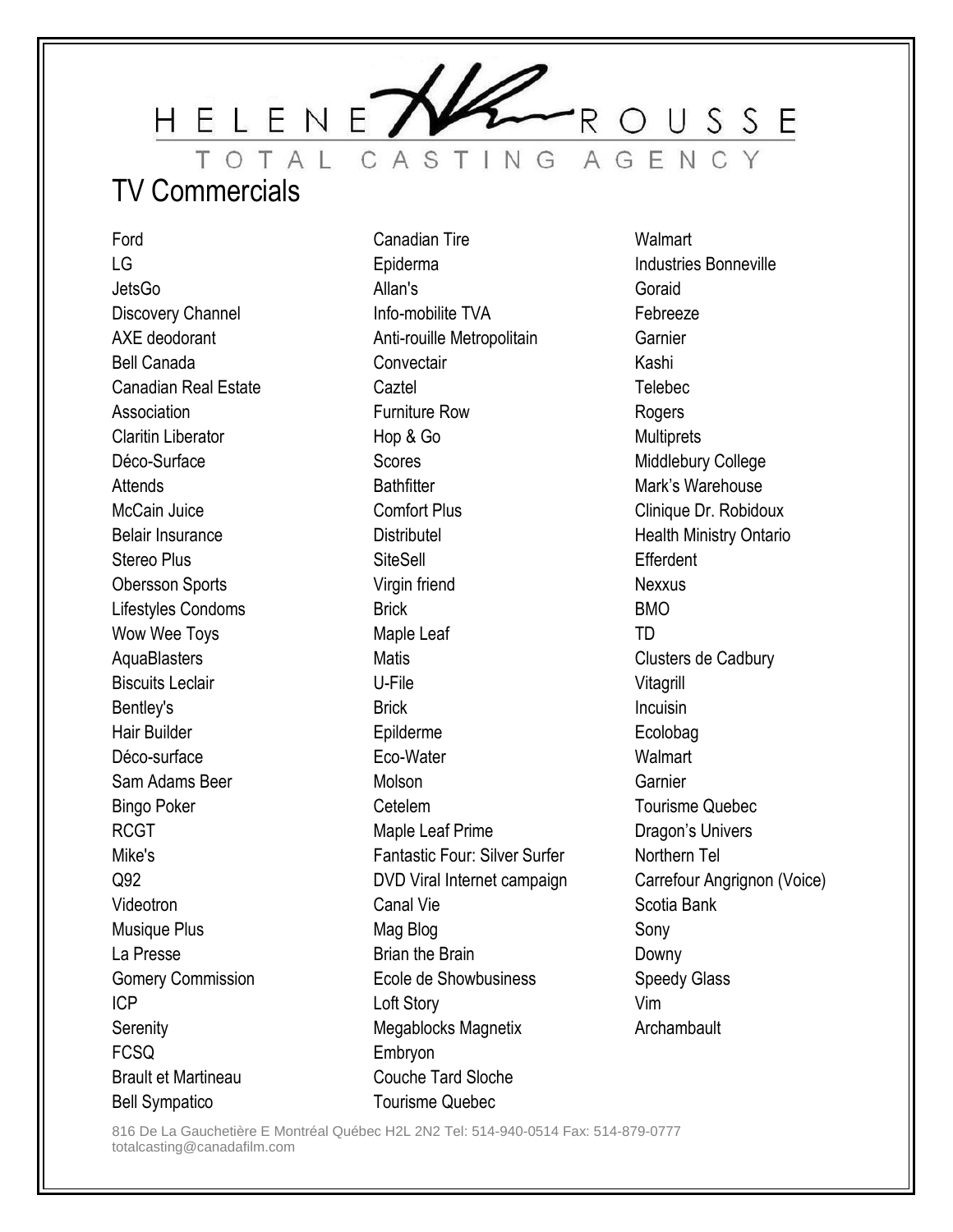

#### **CORPORATE** Corporate Videos:

Pfizer COPD Inhalers Bell Sympatico Expectations - Vita Luna Films Heinz, Loto-Quebec Hydro Québec National Bank Via Rail Globe Union Scouts Canada RCMP Sûreté du Québec Transport Canada Canadian Association of Realtors Stairframe Foule Jeux Pepin Media Aldo Abbott Labs Tate Flooring ARPC Standard Life Maple Leaf

#### DGE

Videotron Stampin Up (Salt Lake City) Ford Focus Rx Networks **Transcontinental** Guillevin Capsules Santé public Canada Ministère des Transports du Québec Techno-Montréal Future Shop EOCI Pharma Ministère de la Santé Ontario **Trident** Troilux, Bell Canada Creative flowers Thermostop Comptables Agréés du Canada Fondation de Gaspé Beaubien Mirage **Sutton**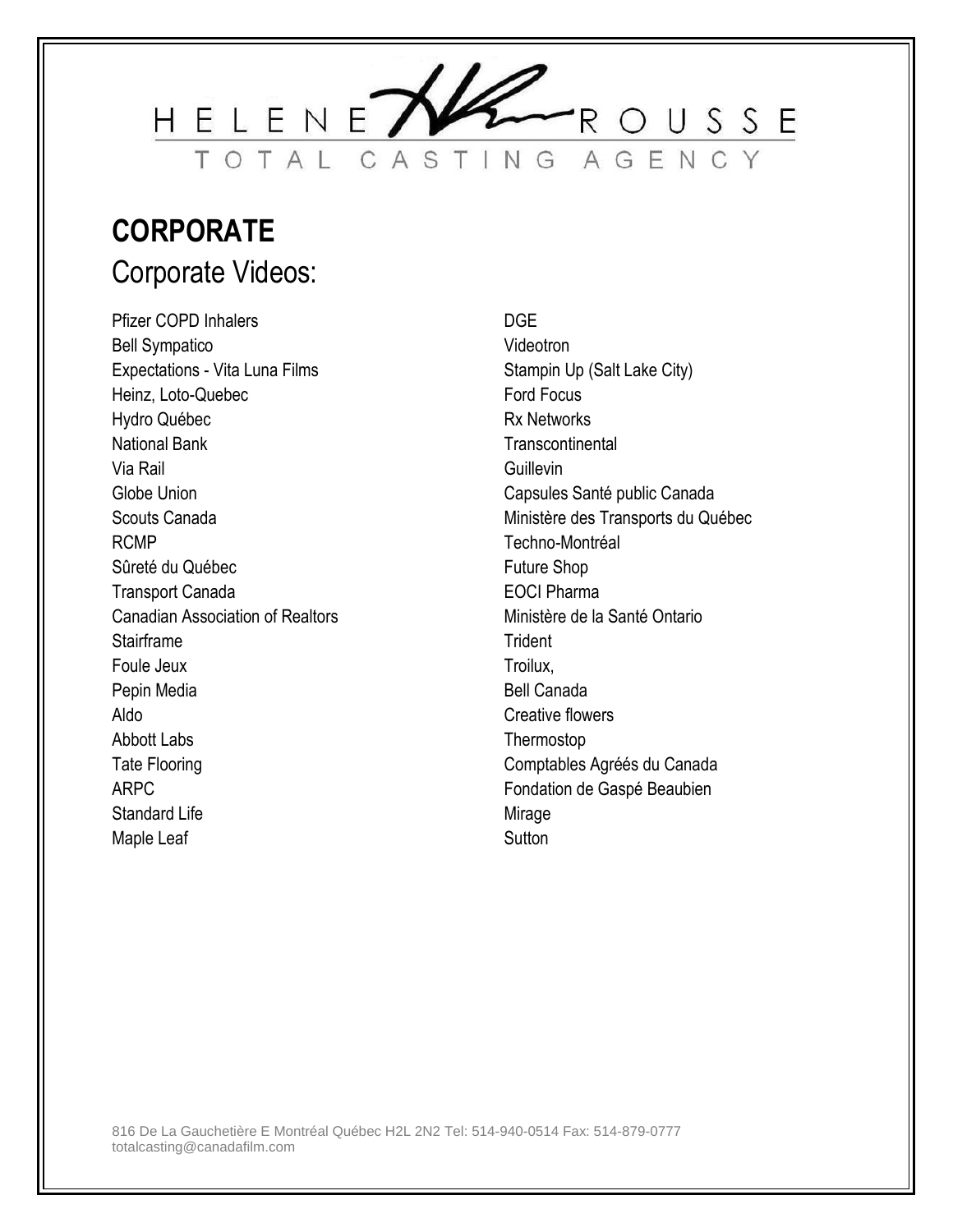

#### Infomercials:

Revision Eye Wear Mount-Royal Cemeteries Payscout Systems (Vancouver) Tutorial for Foule-Jeux website Bell Sympatico wireless

#### Music Videos:

Jean-Sebastien (France) Everton (France) Jody (France) Francis & Veronica (France) Don Juan Papa AP (France) Mad Caps Shiny Toy Guns Vitaa Malajube Accrophone Marc Antoine Peya Sam Roberts France d'Amour Groupe Imposs Nadja Jamaican Dance

Mario Pelchat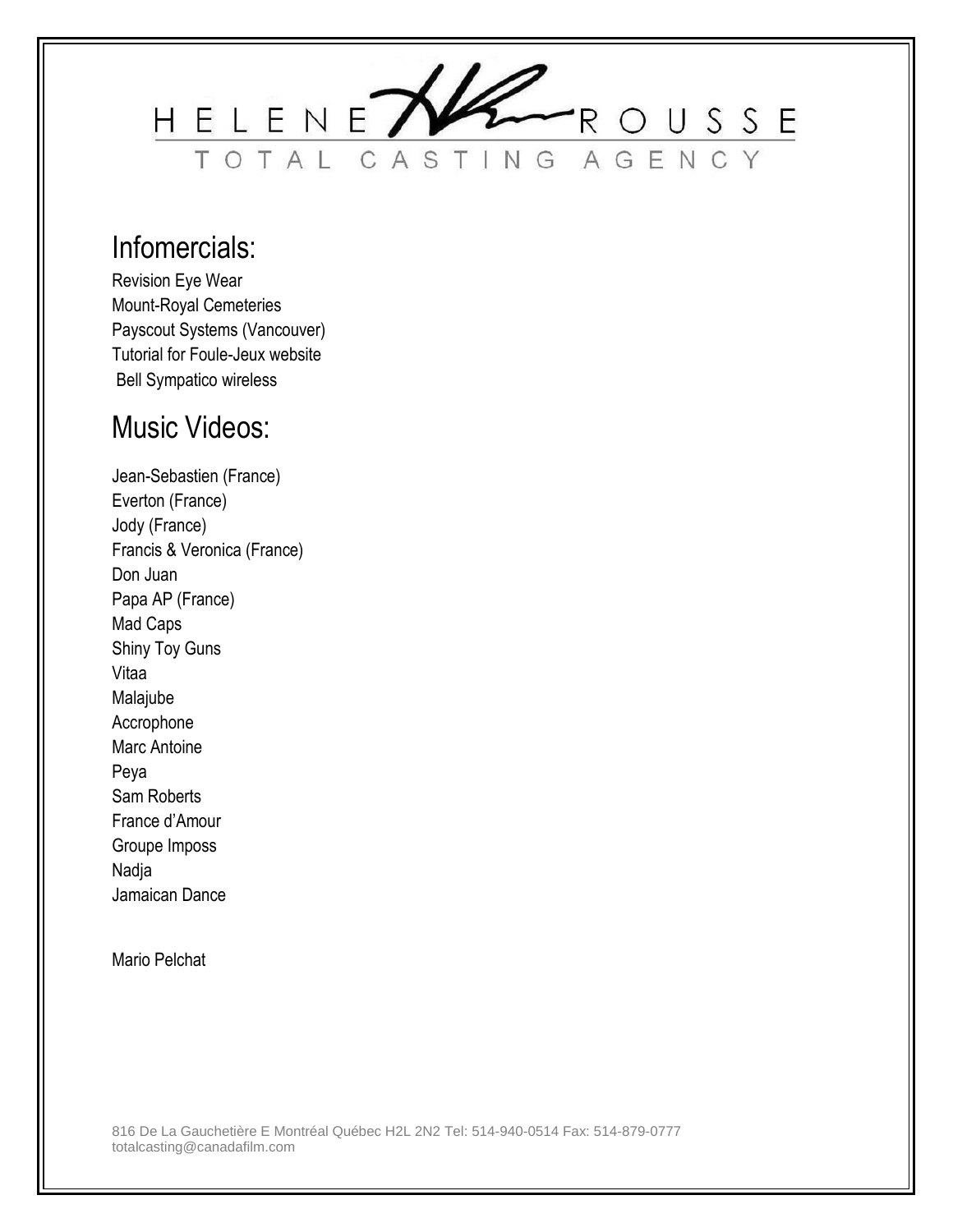

# **PHOTO & EVENTS**

**Photos** 

LookTV **Biaxine** Models for Catalogues Ell-Jay Groggy Reitmans Ericsson Communications JPJL Insurance Desjardins Funds Casino Charlevoix Provigo Création Confort **Excalibor** Air Canada Caisse de Dépôt et Placement Marché Centrale DAN Groupe Investors **Blackberry** 

Le Plan Vert Va Transport Fondaction Bombardier Hydro Québec **Bathfitter** Convergenet Projects Group Canadian Tourism Commission **Jansport** Seripop Télébec Pronature Stress Limit Design Tobi Société du Vieux Port de Montréal **Desjardins** Carrefour Angrignon, TD Bank **Ovarium** 

#### Offered Talents:

**Hosts** 

**Actors** 

**Extras** 

Specialties (Little people, giants, tattooed people, sumo wrestlers, dancers, look-a-likes, perfectly bilingual talent)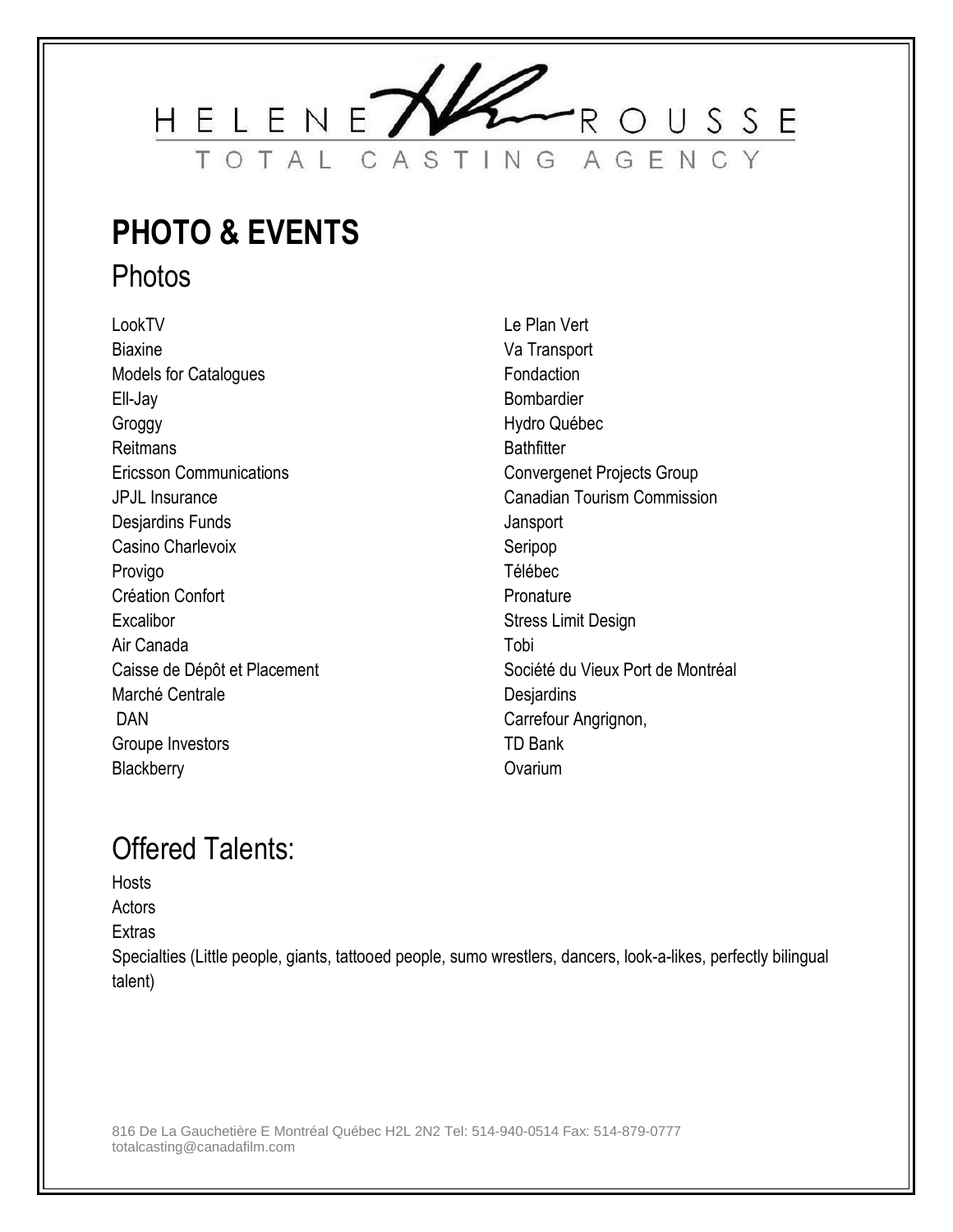

#### Special Event:

Roche Diagnostics L'Oreal Just for Laughs Mercedes Smart Car **Trident** Bic Many conferences and hosting events F1 events Party Poker.com Motorola SLVR

- Nature's Valley Granola Bars Ford Segafredo Fiji water Imperial Tobacco Du Maurier Frank's Red Hot ADISQ Dell Bell Honda Mistubishi
- Volvo Stimulus Health Hebdo Quebec Mood Media Purewater Promotions UFC83 Golf tournament in Blainville Future Manufacturing **Congress** Restaurant Promotional events and many more…

### **VIRAL VIDEO AND WEBTV**

*Video Podcast*- Gameloft *Nova 1-*Viral video trailer -Gameloft, *Nova 2-* Viral video trailer– Gameloft *Asphalt 6-* Viral video trailer – Gameloft *Rainbow 6*- Viral video trailer – Gameloft *Dungeon Hunter 1 & 2-* Viral video trailer - (Voice) – Gameloft *Modern Combat-* Viral video trailer -- Gameloft *Association of Crown Counsel-* Corporate video Web TV *Creative Flowers*- Commercial Web TV Trailer for NFB-Web

#### Thank you !